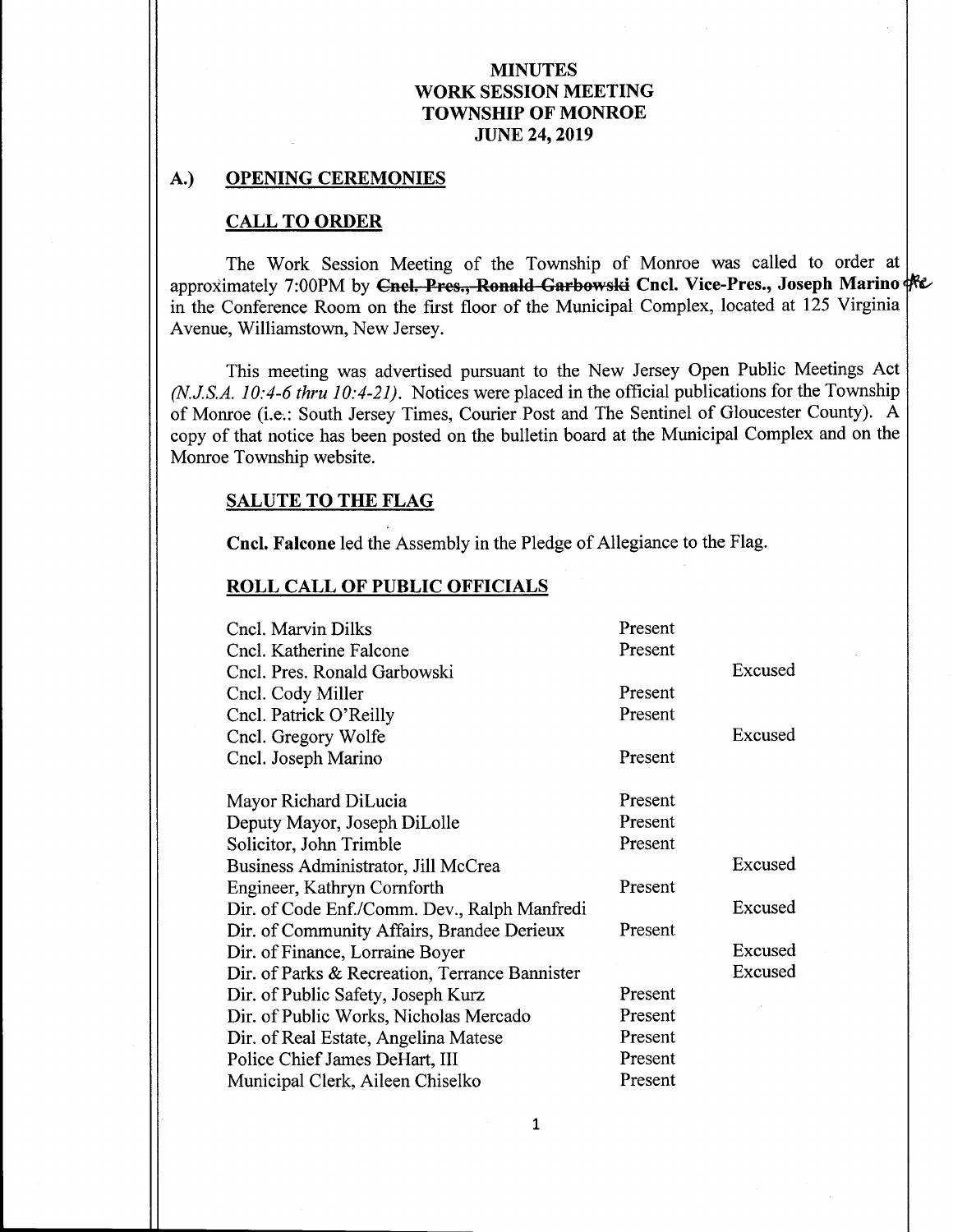### B.) MATTERS FOR DISCUSSION

#### Curb My Clutter Pilot Program

Debbie Bender of Public Works, spoke regarding the Curb My Clutter Pilot Program. She emailed an information packet to all of Council for their review prior to the meeting. She explained this program is at no cost to the Township and basically this will help get clothing out of the waste stream and into the hands of people who can reuse it. It is <sup>a</sup> very easy process, where residents can text a picture of their donations to Curb My Clutter, schedule a time for pick up and Curb My Clutter will give the residents a \$ <sup>10</sup> Amazon gift card once their donation has been picked up. At the end of the year, Curb My Clutter will notify the Township with the total amount of tonnage and the Township can use that towards the recycling tonnage grant. Monroe Township would be one of the first townships in Gloucester County to participate in this twelve month pilot program. Solicitor John Trimble stated that he will review the informational packet from <sup>a</sup> legal standpoint. Mrs. Bender noted that South Harrison is participating in this program and she brought their Resolution for Council's review. Mayor DiLucia asked about the most recent costs for dumping trash. Director of Public Works, Nicholas Mercado stated, it is currently \$1 more than what the Township pays for recycling, so it is \$ 86 per ton for trash. Mrs. Bender mentioned, there is another program called Second Chance Toys, where people can drop off their unused toys instead of putting them on the curb that she would like to look into implementing at <sup>a</sup> later time. She wants to try and get as much as possible out of the waste stream because obviously recycling is not going to go down in cost but if we can get the majority of the big things out of the tonnage for solid waste then it will help bring the tonnage down. Cncl. Falcone said the State of New Jersey promotes grass to cut it and leave it and said the State is encouraging towns to participate in this program and encourage residents to not bag their grass. By implementing this program also, it may help with the Township's recycling costs. She suggested printing out the State's pamphlet and possibly partnering with Sustainable Monroe to pass the information along to the residents. Mayor DiLucia informed, from last year to this year there will be a \$ 400,000 increase in the budget for recycling costs alone, which represents 2% of the tax dollars. Cncl. Marino polled Council and all were in favor of moving forward with a Resolution for the Curb My Clutter Pilot Program at the Regular Council Meeting of July 22, 2019 after legal review by Solicitor Trimble.

# Tax Abatement Process

Solicitor John Trimble explained that generally Tax Abatements are to promote construction and rehabilitation of residential, commercial and industrial structures. It is <sup>a</sup> tax exemption or abatement and <sup>a</sup> typical residential abatement will provide tax relief on the improvement only for <sup>a</sup> five year period. There are also long term tax abatements called Pilot payments in lieu of taxes, which is another tool to promote rehabilitation and improvements. He advised, the Township has implemented a new application and the Tax Abatement Committee handled its' first abatement on <sup>a</sup> residential property which will be voted on at the Regular Council Meeting later this evening. The process requires the homeowner to provide a general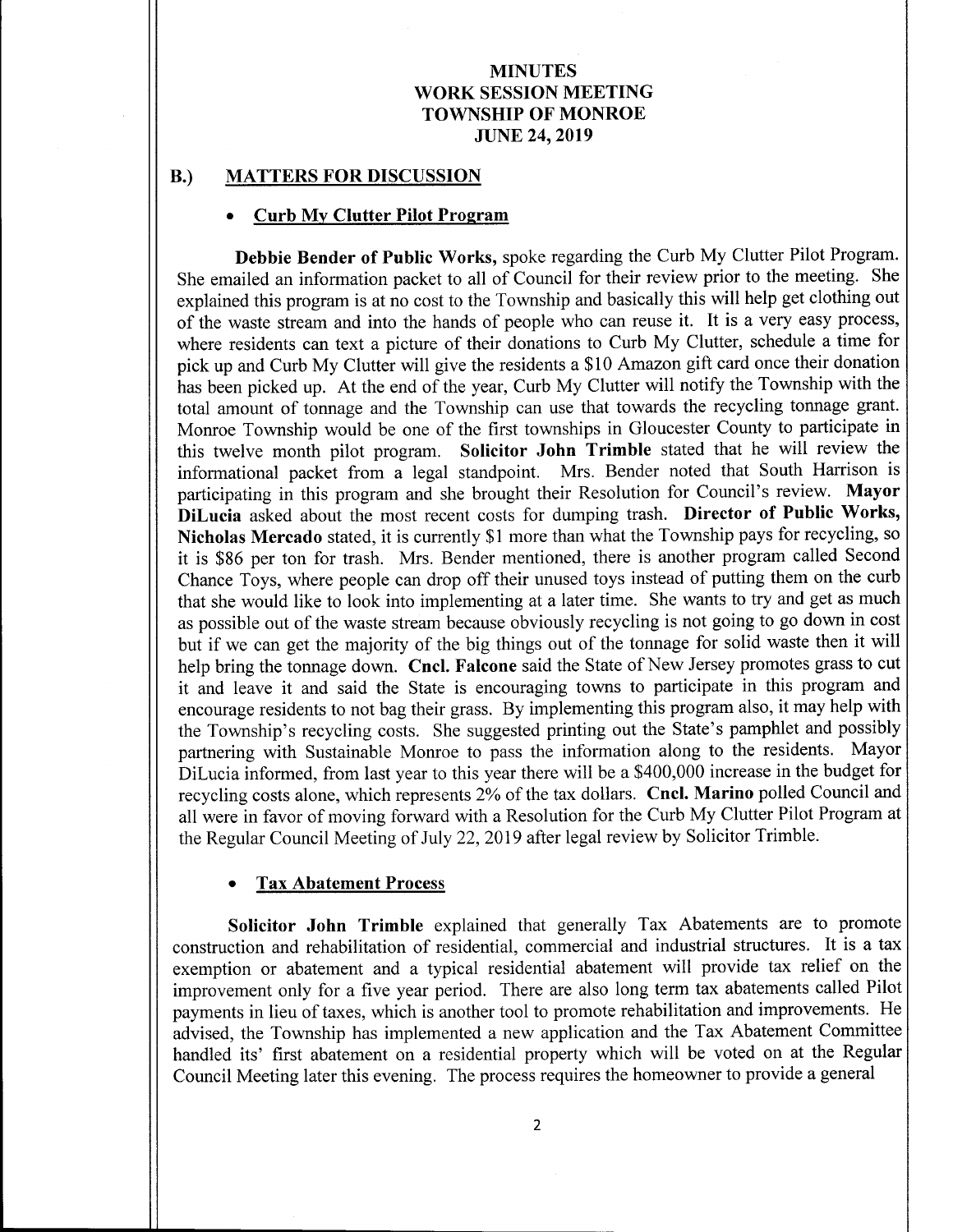### B.) MATTERS FOR DISCUSSION (cont'd)

description of the process for which the abatement is requested, description of the property, provide plans to support the proposed improvement, a detailed cost statement, and a comparison showing the property taxes currently assessed and what they will be assessed at with the improvement along with a description of any lease agreements between the applicant and proposed tenants. In order to apply to obtain <sup>a</sup> tax abatement the resident needs to be in a rehabilitation zone or a redevelopment zone. Council has established certain zones within the Township and residents in those zones are eligible to apply and receive an abatement, as long as the criteria is met. Solicitor Trimble said, the new user friendly application along with the map showing the designated zones needs to be posted for the residents to obtain. He noted that there are time restrictions when applying for an abatement, the application has to be submitted within thirty days after receiving the certificate of occupancy for the project. Cncl. Marino advised that there are now two applications, one for residential applicants and one for commercial applicants, which makes the applications more user friendly.

# C.) PUBLIC PORTION

Cncl. Miller made <sup>a</sup> motion to open the Public Portion. The motion was seconded by Cncl. Falcone and unanimously approved by all members of Council in attendance.

With no one wishing to speak, Cncl. Miller made <sup>a</sup> motion to close the Public Portion. The motion was seconded by Cncl. Falcone and unanimously approved by all members of Council in attendance.

#### D.) NEW BUSINESS

Director of Community Affairs, Brandee Derieux explained that Camp Squankum needs <sup>a</sup> bill approved for payment by Council at this evening' <sup>s</sup> Regular Council Meeting in order to take care of the school's facility fee for the use of their facility for Camp Squankum. She passed around copies of the agreement for Council's review. Cncl. Marino said he would like to have <sup>a</sup> conversation with the Business Administrator, Jill McCrea and the Board of Education's Administrator, Lisa Schultz regarding this invoice because the Township may have <sup>a</sup> credit with them. Mayor DiLucia said, during a previous meeting with the Board of Education about coordinating efforts to save money for everyone, he asked Ms. Schultz why the Township was being charged for the use of schools for camp, however, she did not know. Cncl. Miller suggested scheduling a meeting with some of the School Board members and Ms. Schultz to discuss this matter. Solicitor John Trimble advised, if there is <sup>a</sup> concern about camp being interrupted because of this invoice, he suggested to vote to approve subject to proof from the Board of Education that it is due. Mayor DiLucia is concerned with why the Board of Education needs this invoice paid upfront, saying that the Township has always paid. He questioned if they may have <sup>a</sup> cash flow problem that is forcing them to require payment upfront. Cncl. Miller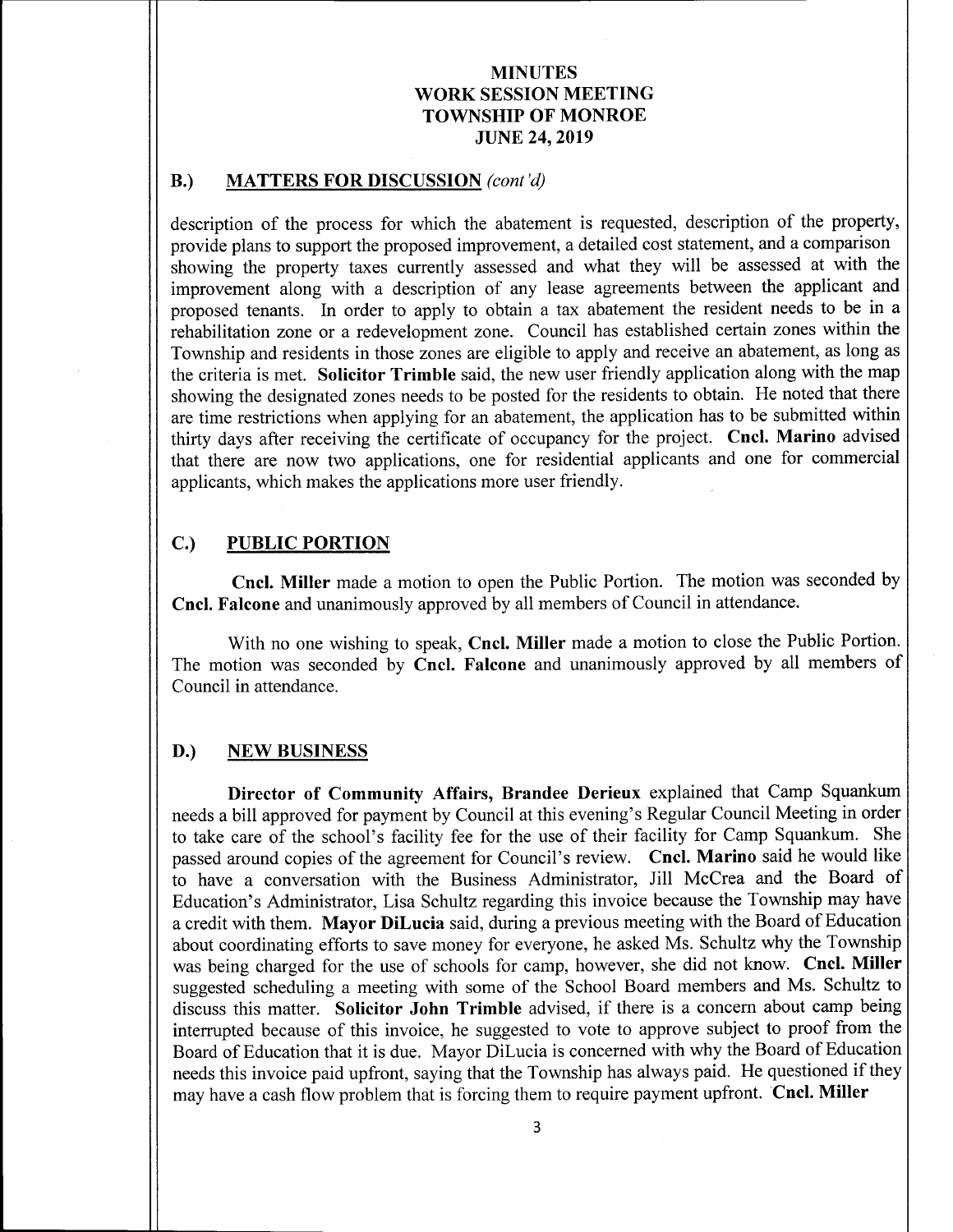### D.) NEW BUSINESS (cont'd)

made <sup>a</sup> motion to approve this invoice subject to confirmation that it is due. The motion was seconded by Cncl. Dilks and unanimously approved by all members of Council in attendance.

Engineer, Kathryn Cornforth spoke regarding the retention basin at Stirling Glen. When Stirling Glen was originally approved, it was supposed to be <sup>a</sup> 100% dry basin. During construction, it was believed that they hit ground water. Their developer and engineer confirmed they had hit ground water and went back to the Planning Board to amend their approvals for the design of the basin. There is now an upper and lower level to the basin, the lower level is <sup>a</sup> wet basin and it was constructed last summer. The developer was placed on notice for <sup>a</sup> number of issues regarding the basin. They have received acknowledgement from the engineer but nothing formal has been received. Mrs. Cornforth stated, her office has fielded many inquiries and complaints from residents regarding the high water levels in the basin. She is working with Stirling Glen's homeowners association along with their developer to help resolve the issues.

Engineer, Kathryn Cornforth spoke in regards to the South Shore Drive project. She stated that the back half was paved last year and the front half was paved <sup>a</sup> couple of weeks ago. Cncl. Marino asked about the status of the driveway that he had forwarded pictures of last week. Mrs. Cornforth said that the driveway is scheduled to be replaced and all concrete driveways will have a 1  $\frac{1}{2}$  inch lip to keep the water flowing past the house. Mayor DiLucia said, the County has given a timeframe to start work on Main Street by the end of the month or the beginning of July and is supposed to be complete by the beginning of the schoolyear.

### E.) OLD BUSINESS— None

# F.) COMMITTEE REPORTS - None

### G.) QUESTIONS REGARDING RESOLUTIONS SCHEDULED

Cncl. O'Reilly asked about the Resolution regarding Whispering Woods. Engineer, Kathryn Cornforth said that Whispering Woods is part of the five year program and is in the next phase to be paved. Whispering Woods is going to be a priority two in the NJDOT Application, because two are allowed to be submitted. Director of Public Works, Nick Mercado explained that we normally receive one application, the first one that the Township opted for was for the continuation and completion of Forest Drive and Briarwood Drive and if that happens, that would complete that application. Next year, the Township is going to opt for more of the reconstruction projects for the State to possibly pay for, we just wanted to get more roads on the punch list and worked on as quickly as possible this year to show there will be more work and more money available. Cncl. Falcone believes, the roads in Scotland Run are worse than those of Whispering Woods and she feels that Scotland Run's roads should be done before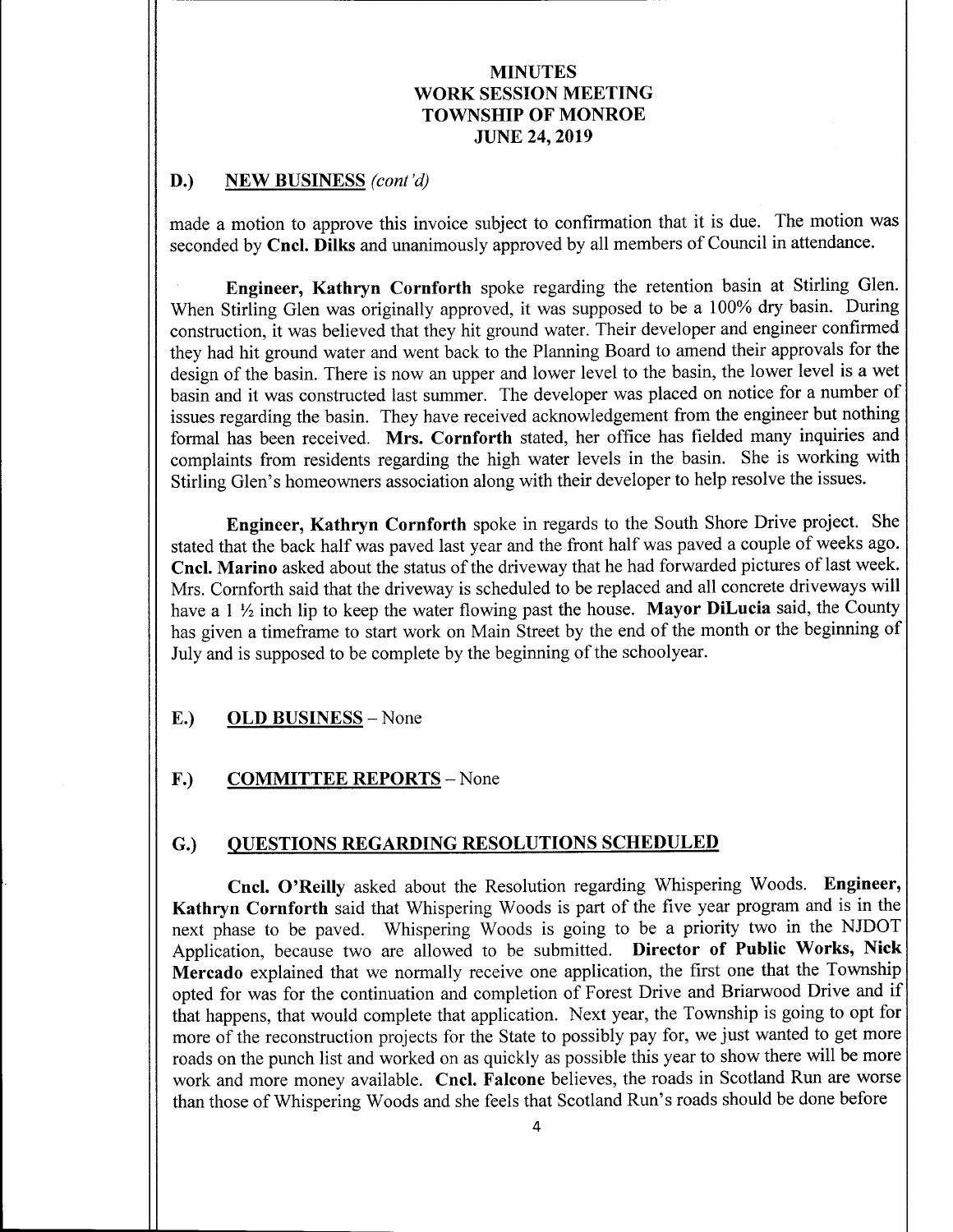### G.) OUESTIONS REGARDING RESOLUTIONS SCHEDULED (cont'd)

Whispering Woods. Cncl. Miller explained, the Township wanted to do the four specific wards and there was a rating structure that advised which roads were the worst and this is the schedule that was followed. Mrs. Comforth clarified that the Five Year Road program is a flexible document and is not rigid that needs to be followed exactly, the roads can be changed as needed.

Engineer, Kathryn Cornforth stated that she has recently sent Bike Path information to the Mayor, but she will resend it to the Mayor, his Confidential Secretary, Mrs. McCormick along with Mr. Mercado for their review.

Cncl. Dilks asked if there are any plans for the County to mill and pave Blue Bell Road. Engineer, Kathryn Cornforth informed that the County has just awarded the CM Contract at their last meeting and she is assuming that <sup>a</sup> preconstruction meeting will be scheduled in the near future. Cncl. Marino asked for the status of the traffic light at Corkery and Clayton Roads. Mrs. Cornforth said that she was advised from the County that because it is in the design stage and it is not <sup>a</sup> finalized design, there are no plans available to share at this time. The County is not creating the design in house, it is being done by <sup>a</sup> consulting firm. Cncl. Dilks asked if there is <sup>a</sup> moratorium on the roads. Mrs. Comforth confirmed, there is a five year moratorium, unless there is an emergency condition.

Cncl. Marino spoke regarding the Resolution scheduled this evening for the Master Plan. He explained that it is to allocate funds to redo the Master Plan, as it is over ten years old. The Redevelopment Committee is weighing in on the changes, and the Planner, Tim Kernan will be updating it over the span of five years.

### H.) QUESTIONS REGARDING ORDINANCES SCHEDULED - None

#### I.) ADJOURNMENT

With nothing further to discuss, Cncl. Miller made a motion to adjourn the Council Work Session of June 24, 2019. The motion was seconded by Cncl. Falcone and was unanimously approved by all members of Council in attendance.

Respectfully submitted,

Aileen Chiselko, RMC Municipal Clerk

5 DRAFT COPY— subject to approval of the Governing Body